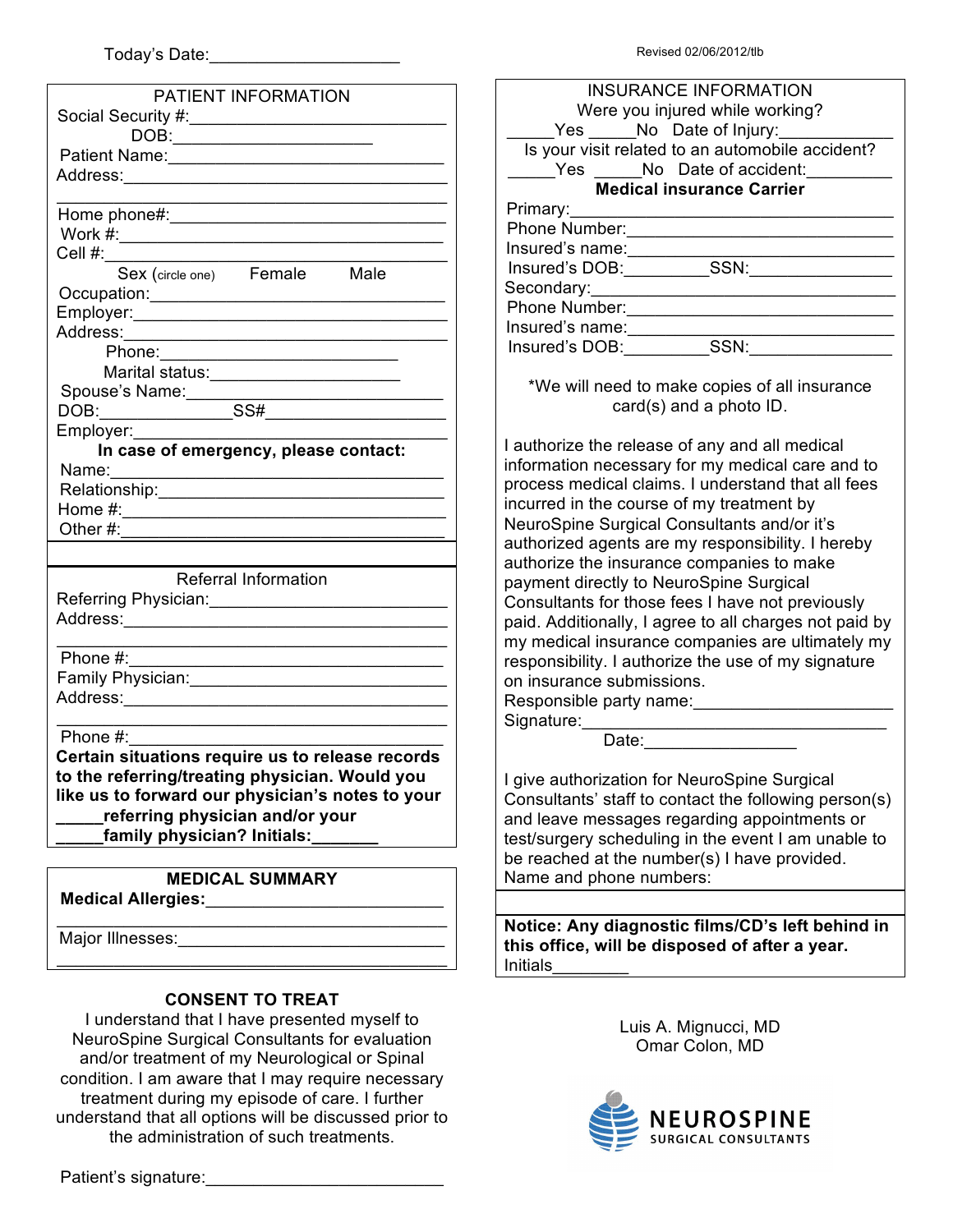

## **Patient History of Present Problem**

| In one sentence or less, please state the reason you are seeking a surgical evaluation:<br>Mark the areas on your body where you feel the described sensations by using the appropriate symbol.                                  |                                  |                           | R or | L handed                                                                                                             | Sex:                                                                                                                                                                                                                                                                | Male         | Female                                                 |
|----------------------------------------------------------------------------------------------------------------------------------------------------------------------------------------------------------------------------------|----------------------------------|---------------------------|------|----------------------------------------------------------------------------------------------------------------------|---------------------------------------------------------------------------------------------------------------------------------------------------------------------------------------------------------------------------------------------------------------------|--------------|--------------------------------------------------------|
|                                                                                                                                                                                                                                  |                                  |                           |      |                                                                                                                      |                                                                                                                                                                                                                                                                     |              |                                                        |
| Ache: ^^^^                                                                                                                                                                                                                       | Numbness: OOOO                   | Pins & Needles: $=$ = $=$ |      | <b>Burning: XXXX</b>                                                                                                 |                                                                                                                                                                                                                                                                     |              | Stabbing: ////                                         |
|                                                                                                                                                                                                                                  | L                                | L                         |      | $\Box$<br>$\Box$<br>$\bf R$                                                                                          | Are you experiencing any of the<br>following symptoms:<br>Radiating pain<br>Numbness (loss of<br>sensation)<br>Tingling<br>Loss of control of bowels<br>or bladder<br>Weakness in arms or legs<br>Gait changes<br>Headaches<br>Problems controlling your<br>fingers |              |                                                        |
| Please mark the level of your pain on the following scale:<br>$\mathbf{1}$<br>$\Omega$                                                                                                                                           | $\overline{2}$<br>$\overline{3}$ | $\overline{4}$            | 5    | $\overline{7}$<br>6                                                                                                  | 8                                                                                                                                                                                                                                                                   | $\mathbf{Q}$ | 10                                                     |
| <b>No Pain</b><br>Since their onset, have the symptoms:                                                                                                                                                                          |                                  | $\Box$ Improved           |      | $\Box$ Remained the same/leveled off                                                                                 |                                                                                                                                                                                                                                                                     |              | <b>Worst Possible</b><br>$\Box$ Progressively worsened |
|                                                                                                                                                                                                                                  |                                  |                           |      |                                                                                                                      |                                                                                                                                                                                                                                                                     |              |                                                        |
| List two physical activities/positions which make the pain better:                                                                                                                                                               |                                  |                           |      |                                                                                                                      |                                                                                                                                                                                                                                                                     |              |                                                        |
| Is the pain the result of an injury? $\Box$ Yes $\Box$ No $\Box$ Unsure – please explain:                                                                                                                                        |                                  |                           |      |                                                                                                                      |                                                                                                                                                                                                                                                                     |              |                                                        |
| If this is an injury, is it: $\Box$ Work related $\Box$ Motor vehicle related $\Box$ Other:                                                                                                                                      |                                  |                           |      |                                                                                                                      |                                                                                                                                                                                                                                                                     |              |                                                        |
| What is the date of injury? If not an injury, date symptoms began: Have you missed work                                                                                                                                          |                                  |                           |      |                                                                                                                      |                                                                                                                                                                                                                                                                     |              |                                                        |
|                                                                                                                                                                                                                                  |                                  |                           |      |                                                                                                                      |                                                                                                                                                                                                                                                                     |              |                                                        |
| Briefly describe how your injury occurred or how the symptoms began:<br>The same section of the symptoms began: section of the symptoms began: section of the symptoms began: section of the symptoms began: section of the symp |                                  |                           |      |                                                                                                                      |                                                                                                                                                                                                                                                                     |              |                                                        |
|                                                                                                                                                                                                                                  |                                  |                           |      | <u> 1989 - Jan James James James James James James James James James James James James James James James James J</u> |                                                                                                                                                                                                                                                                     |              |                                                        |
|                                                                                                                                                                                                                                  |                                  |                           |      |                                                                                                                      |                                                                                                                                                                                                                                                                     |              |                                                        |
| Please list all other physicians you have sought treatment or opinions from:                                                                                                                                                     |                                  |                           |      |                                                                                                                      |                                                                                                                                                                                                                                                                     |              |                                                        |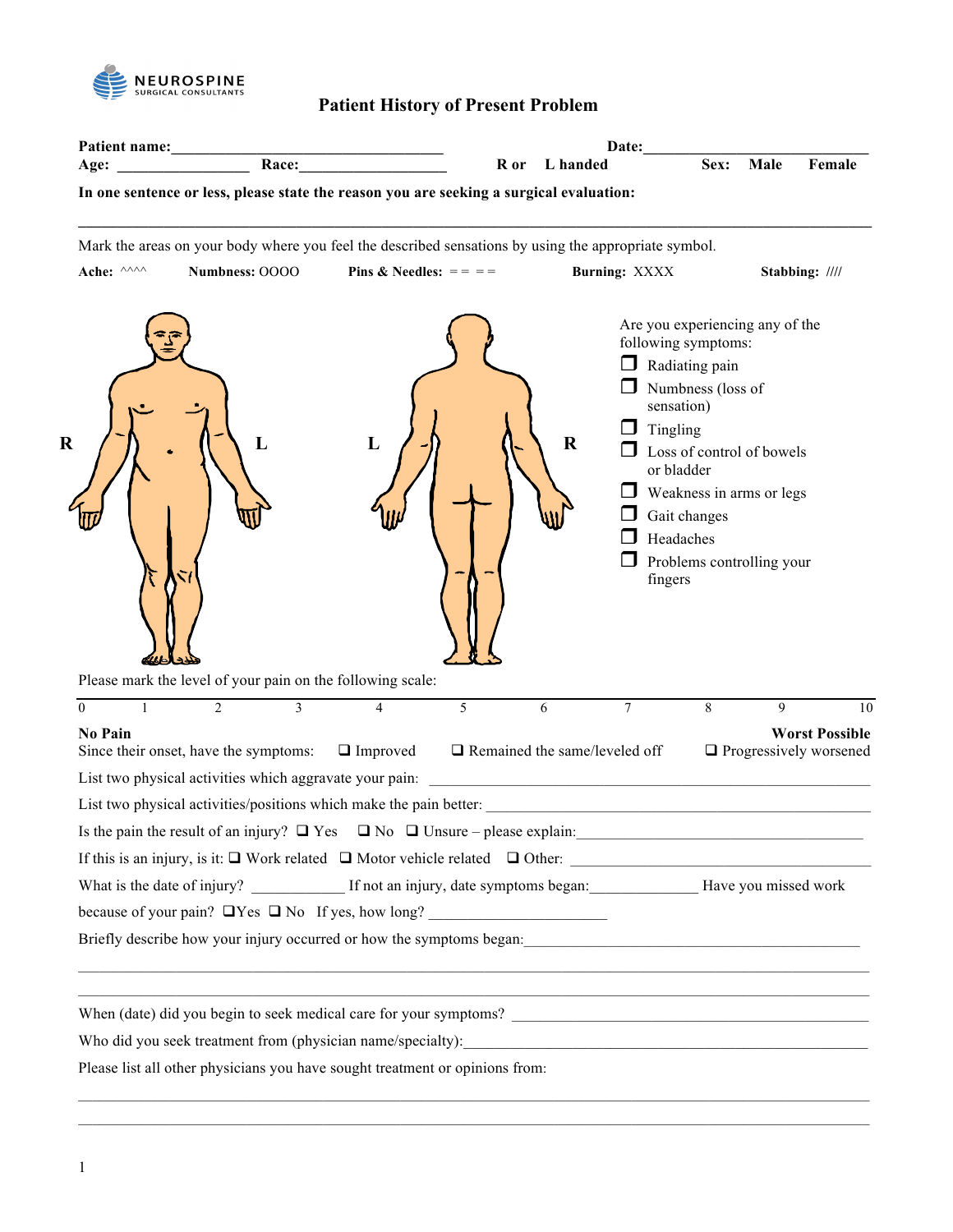| Patient name:                                                                           |        |                                                                                                                        |     |                                                                                                                           |                                                                                                                                                          |
|-----------------------------------------------------------------------------------------|--------|------------------------------------------------------------------------------------------------------------------------|-----|---------------------------------------------------------------------------------------------------------------------------|----------------------------------------------------------------------------------------------------------------------------------------------------------|
|                                                                                         |        |                                                                                                                        |     | Please mark all diagnostics done with dates: $\square$ MRI $\square$ CT/Myelogram                                         | $\Box$ Discogram                                                                                                                                         |
|                                                                                         |        |                                                                                                                        |     | $\Box$ EMG/NVC $\Box$ $\Box$ X-Ray $\Box$ Other                                                                           |                                                                                                                                                          |
|                                                                                         |        |                                                                                                                        |     |                                                                                                                           | What treatments have you tried to help alleviate your symptoms (please mark only those tried recently – in less than 2 years)                            |
|                                                                                         |        |                                                                                                                        |     |                                                                                                                           | $\Box$ Physical therapy $\Box$ Epidural Steroid Injections (ESI's) $\Box$ Anti-inflammatory medication $\Box$ Oral Steroids $\Box$ Facet                 |
|                                                                                         |        |                                                                                                                        |     |                                                                                                                           | injections $\Box$ Pain management program $\Box$ Activity modification $\Box$ Chiropractic adjustments $\Box$ Other                                      |
|                                                                                         |        |                                                                                                                        |     | <b>Medication Information</b>                                                                                             |                                                                                                                                                          |
| List all medications to which you are allergic:                                         |        |                                                                                                                        |     |                                                                                                                           |                                                                                                                                                          |
|                                                                                         |        |                                                                                                                        |     |                                                                                                                           |                                                                                                                                                          |
|                                                                                         |        |                                                                                                                        |     | Please list any medications you are currently taking (include over the counter and herbals). Please include dosages.      |                                                                                                                                                          |
|                                                                                         |        |                                                                                                                        |     |                                                                                                                           |                                                                                                                                                          |
|                                                                                         |        |                                                                                                                        |     | <b>Past Surgical History</b>                                                                                              |                                                                                                                                                          |
|                                                                                         |        |                                                                                                                        |     | Starting with the most recent, please list in date order any SPINE surgeries you may have had:                            |                                                                                                                                                          |
| Operation<br>Date                                                                       |        |                                                                                                                        |     | Date                                                                                                                      | Operation                                                                                                                                                |
|                                                                                         |        |                                                                                                                        |     |                                                                                                                           |                                                                                                                                                          |
| Operation<br>Date                                                                       |        |                                                                                                                        |     | Date                                                                                                                      | Operation                                                                                                                                                |
|                                                                                         |        |                                                                                                                        |     |                                                                                                                           |                                                                                                                                                          |
| Starting with the most recent, please list any other types of surgery you may have had: |        |                                                                                                                        |     |                                                                                                                           |                                                                                                                                                          |
| Operation<br>Date                                                                       |        |                                                                                                                        |     | Date                                                                                                                      | Operation                                                                                                                                                |
|                                                                                         |        |                                                                                                                        |     |                                                                                                                           |                                                                                                                                                          |
| Operation<br>Date                                                                       |        |                                                                                                                        |     | Date                                                                                                                      | Operation                                                                                                                                                |
|                                                                                         |        |                                                                                                                        |     | <b>Family History</b>                                                                                                     |                                                                                                                                                          |
| <b>Family Member</b>                                                                    | Living | <b>Deceased</b>                                                                                                        | Age | <b>Health Status or Cause of Death</b>                                                                                    |                                                                                                                                                          |
| Mother                                                                                  | $\Box$ | $\Box$                                                                                                                 |     |                                                                                                                           |                                                                                                                                                          |
| Father                                                                                  | ❏      | ❏                                                                                                                      |     |                                                                                                                           |                                                                                                                                                          |
| Brother/Sister                                                                          | ❏      | ❏                                                                                                                      |     |                                                                                                                           |                                                                                                                                                          |
| Brother/Sister                                                                          | ❏      | ❏                                                                                                                      |     |                                                                                                                           |                                                                                                                                                          |
| Grandmother (mom's)                                                                     | □      | $\Box$                                                                                                                 |     |                                                                                                                           |                                                                                                                                                          |
| Grandfather (mom's)                                                                     | ❏      | □                                                                                                                      |     |                                                                                                                           |                                                                                                                                                          |
| Grandmother (dad's)                                                                     | Q      | Q                                                                                                                      |     |                                                                                                                           |                                                                                                                                                          |
| Grandfather (dad's)                                                                     | $\Box$ | $\Box$                                                                                                                 |     |                                                                                                                           | <u> 1989 - Johann Barbara, martxa alemaniar amerikan basar da a</u>                                                                                      |
|                                                                                         |        |                                                                                                                        |     | <b>Social History</b>                                                                                                     |                                                                                                                                                          |
| <b>Marital Status:</b><br>$\Box$ Single                                                 |        | □ Married                                                                                                              |     | □ Divorced<br>□ Widowed                                                                                                   | $\Box$ Separated                                                                                                                                         |
| Occupation:                                                                             |        | <u> 1989 - Johann Stoff, deutscher Stoffen und der Stoffen und der Stoffen und der Stoffen und der Stoffen und der</u> |     |                                                                                                                           | Do you have children? $\Box$ Yes $\Box$ No If yes, how many?                                                                                             |
|                                                                                         |        |                                                                                                                        |     |                                                                                                                           | Do you live alone? $\Box$ Yes $\Box$ No If no, who lives with you?                                                                                       |
|                                                                                         |        |                                                                                                                        |     |                                                                                                                           |                                                                                                                                                          |
|                                                                                         |        |                                                                                                                        |     |                                                                                                                           | If you are a former smoker, how long ago did you quit? How many packs per day were you smoking?                                                          |
|                                                                                         |        |                                                                                                                        |     |                                                                                                                           | Do you drink <b>alcohol</b> ? $\Box$ No $\Box$ Rarely $\Box$ No, but I used to $\Box$ Yes, daily $\Box$ Yes, 1 or more times a week $\Box$ Yes, socially |
|                                                                                         |        |                                                                                                                        |     | Are you at risk for AIDS (e.g. sexual orientation, history of drug use, previous blood transfusion)? $\Box$ Yes $\Box$ No |                                                                                                                                                          |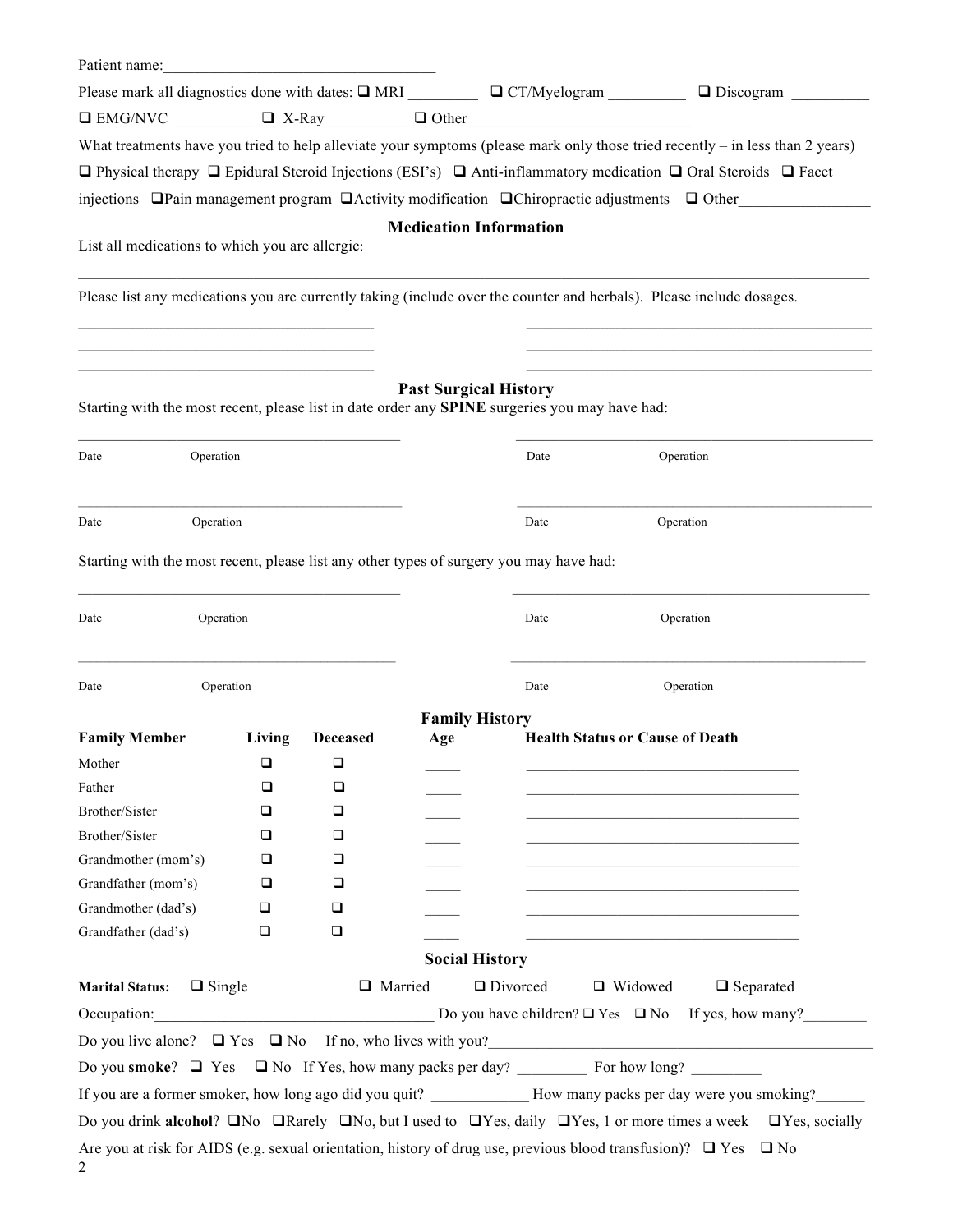

# Medication Prescription and Refill Policy For Luis A. Mignucci, M.D. Omar Colon, M.D.

As a reminder to our patients, this is a surgical practice. It is not our practice to provide pain management medications to patients who have not undergone a surgical procedure performed by this office. Pain medications will be prescribed in the immediate post-operative period only. Use of pain medications beyond the immediate post-operative period will need to be managed by a pain management specialist.

Refill requests for medications prescribed by our office will be accepted **only from your pharmacy** during our regular business hours which are Monday thru Friday from 9:00 am to 5:00 pm. If you need a refill on your medication, you must call the refill request into the pharmacy at which it was originally filled. **Do not call the office**  directly as this will only delay the process. If your request is received after 2:00 pm Monday-Thursday, or after 12:00 pm on Friday, it will be processed the next business day. **Absolutely no refills will be authorized on Saturday or Sunday.**

\_\_\_\_\_\_\_\_\_\_\_\_\_\_\_\_\_\_\_\_\_\_\_\_\_\_\_\_\_\_\_\_ \_\_\_\_\_\_\_\_\_\_\_\_\_\_\_\_

I have read and understand the above policy.

\_\_\_\_\_\_\_\_\_\_\_\_\_\_\_\_\_\_\_\_\_\_\_\_\_\_\_\_\_\_\_\_

Patient Name (Printed)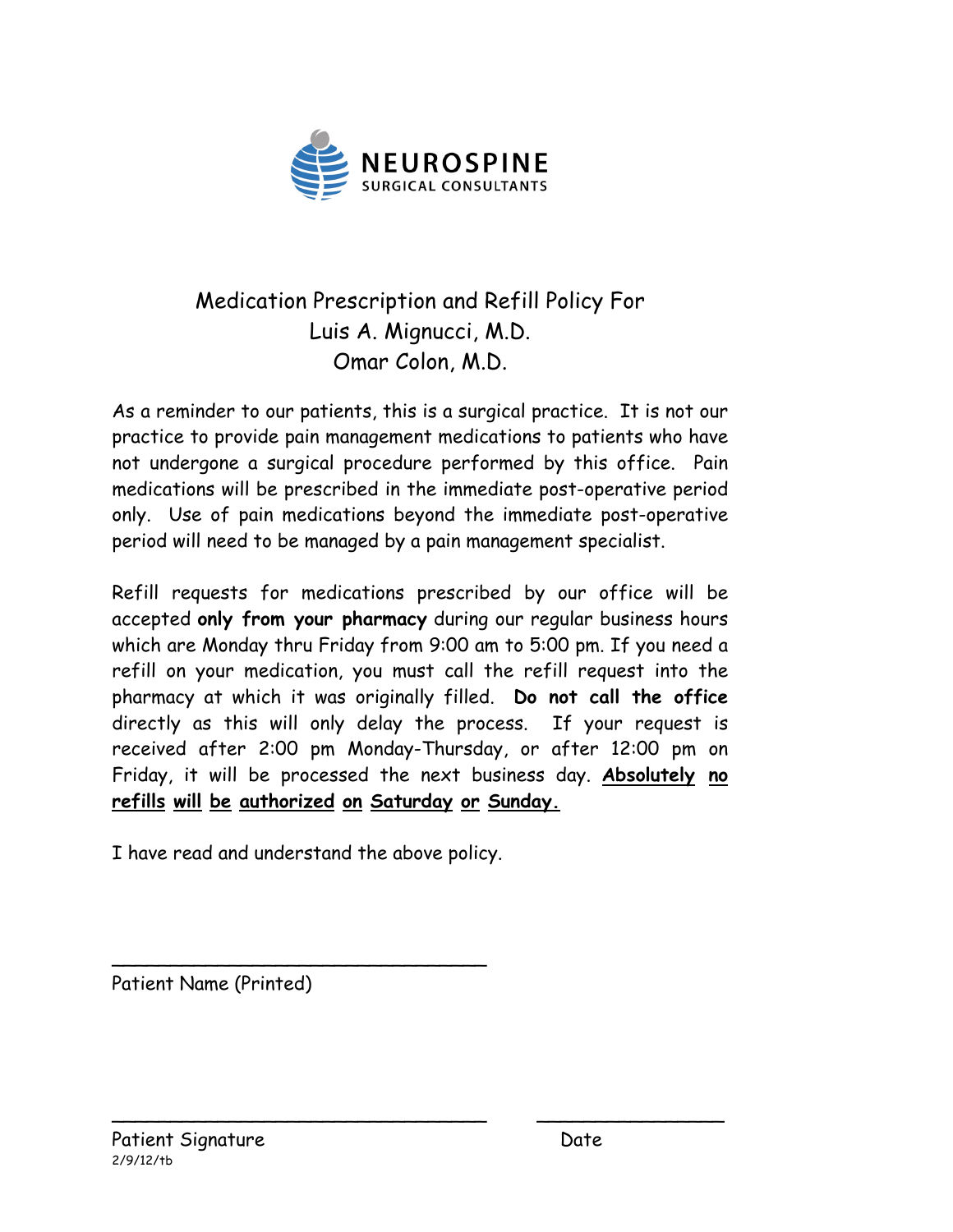#### **Health History/Review of Systems**

Have you had or been told you have any of the following conditions or symptoms? Please check all that apply.

| General                                |
|----------------------------------------|
| Recent weight gain                     |
| Recent weight loss                     |
| Loss of appetite                       |
| <b>Recent Fever</b>                    |
| Recent fatigue                         |
| Recent night sweats                    |
| HIV                                    |
|                                        |
| Eyes, Ears, Nose, Throat               |
| Frequent headaches                     |
| Migraine                               |
| Head Injury                            |
| Vertigo                                |
| Light headedness                       |
| Visual loss                            |
| <b>Double vision</b>                   |
| Wear glasses/contact lenses            |
| Hearing loss                           |
| Ringing ears                           |
| <b>Ear Drainage</b>                    |
|                                        |
| Frequent nose bleeds                   |
| Mouth sores                            |
| <b>Bleeding gums</b>                   |
| Toothaches                             |
| Frequent sore Throat                   |
| Hoarseness                             |
| Voice changes                          |
| Neck swelling                          |
| Neck stiffness\Any other disorder of   |
| the eyes, ears, nose or throat         |
| <b>Respiratory</b>                     |
| Shortness of breath with activity      |
| Shortness of breath while lying        |
| flat                                   |
| Shortness of breath awaking you at     |
|                                        |
| night                                  |
| Wheezing                               |
| Chronic cough                          |
| Coughing up blood                      |
| Pleurisy                               |
| Asthma                                 |
| <b>Chronic bronchitis</b>              |
| Emphysema                              |
| ΤВ                                     |
| chronic<br>Any<br>other<br>respiratory |
| disorder                               |
| Date<br>of<br>last<br>chest<br>x-ray   |
|                                        |
| Cardiovascular                         |
| <b>Chest pain or tightness</b>         |
| Palpitations                           |
| Irregular heart beat                   |
|                                        |
| Rheumatic fever                        |
| Heart murmur                           |
| Heart attack                           |
| Swelling in ankles                     |
| <b>High blood pressure</b>             |
| Pain in calves when walking            |

 Phlebitis Blood clots Any other disease or disorder of the heart or blood vessels  $\Box$  Date of last EKG **Gastrointestinal**  $\Box$  Difficulty swallowing Frequent nausea/vomiting Vomiting of blood Abdominal pain Colic **Jaundice** Frequent Diarrhea Chronic constipation **Black, tarry stools Bloody stools** Change in bowel habits **Hemorrhoids**  Rectal pain Hernia Recurrent indigestion **Ulcer Pancreatitis Hepatitis Gallstones**  Any other disease or disorder of the stomach, intestines or liver **Genitourinary Pus or blood in the urine** Trouble starting to urinate Frequency Frequent walking to urinate **Burning with urination Incontinence**  Venereal disease Kidney stones **Kidney or bladder infections Kidney failure Men only**:  $\Box$  Impotence Prostate problems Abnormal discharge from penis Vasectomy **Women only:** Abnormal Pap smear Bleeding between periods Breast lump Abnormal nipple discharge Painful intercourse  $\overline{\Box}$  Hysterectomy If not hysterectomy, are currently having regular menstrual cycles? If in menopause, or have had a hysterectomy, are you on hormone replacement therapy?\_ **Could you be pregnant? \_\_\_\_\_\_\_\_\_\_\_** Date of last menstrual

**Skin** Easy bruising Bleeding tendency<br>
Rash □ Rash<br>□ Itching Itching  $\Box$  Enlarged or painful lymph node  $\Box$  Cyst Tumor Skin cancer  $\Box$  Abnormal scarring<br> $\Box$  Other disease or di Other disease or disorder of the skin **Endocrine Sugar in the urine**  $\overline{\Box}$  Excessive urination Excessive hunger Excessive Thirst<br>
Femperature sen<br> **Diabetes**  Temperature sensitivity **Diabetes**<br> **Diabetes**  Hyper-thyroidism Hypo-thyroidism Abnormal hormone levels Other endocrine disorders **Musculoskeletal**<br> **algeright**<br> **algering**<br> **algering**<br> **algering**  Joint pain  $\Box$  Joint stiffness<br> $\Box$  Weakness in a  $\Box$  Weakness in arms<br> $\Box$  Weakness in legs □ Weakness in legs<br>□ Fractures<br>□ Deformity<br>□ Amputation Fractures Deformity Amputation<br>
Rheumatism<br>
Gout Rheumatism Gout **Neurological** □ Weakness<br>□ Paralysis □ Paralysis<br>□ Atrophy Atrophy  $\overline{\Box}$  Tremors Seizures Imbalance  $\Box$  Numbness<br> $\Box$  Tingling  $\overline{\Box}$  Tingling<br> $\overline{\Box}$  Transier Transient ischemic attacks<br>
Stroke<br>
Multiple sclerosis Stroke Multiple sclerosis Fibromyalgia **Mental status**  $\Box$  Problem with relationships Sudden mood changes  $\Box$  Hallucinations<br> $\Box$  Delusions Delusions Depression Insomnia Drug addiction Claustrophobic Other mental disorder

*The information provided is accurate to the best of my knowledge.*

\_\_\_\_\_\_\_\_\_\_\_\_\_\_\_\_\_\_\_\_\_\_\_\_\_\_\_\_\_\_\_

*\_\_\_\_\_\_\_\_\_\_\_\_\_\_\_\_\_\_\_\_\_\_\_\_\_\_\_\_\_\_\_\_\_\_\_\_\_\_\_\_\_\_\_\_\_\_\_\_\_ Patient Signature & Date*

*\_\_\_\_\_\_\_\_\_\_\_\_\_\_\_\_\_\_\_\_\_\_\_\_\_\_\_\_\_\_\_\_\_\_\_\_\_\_\_\_\_\_\_\_\_\_\_\_\_ Please print your name*